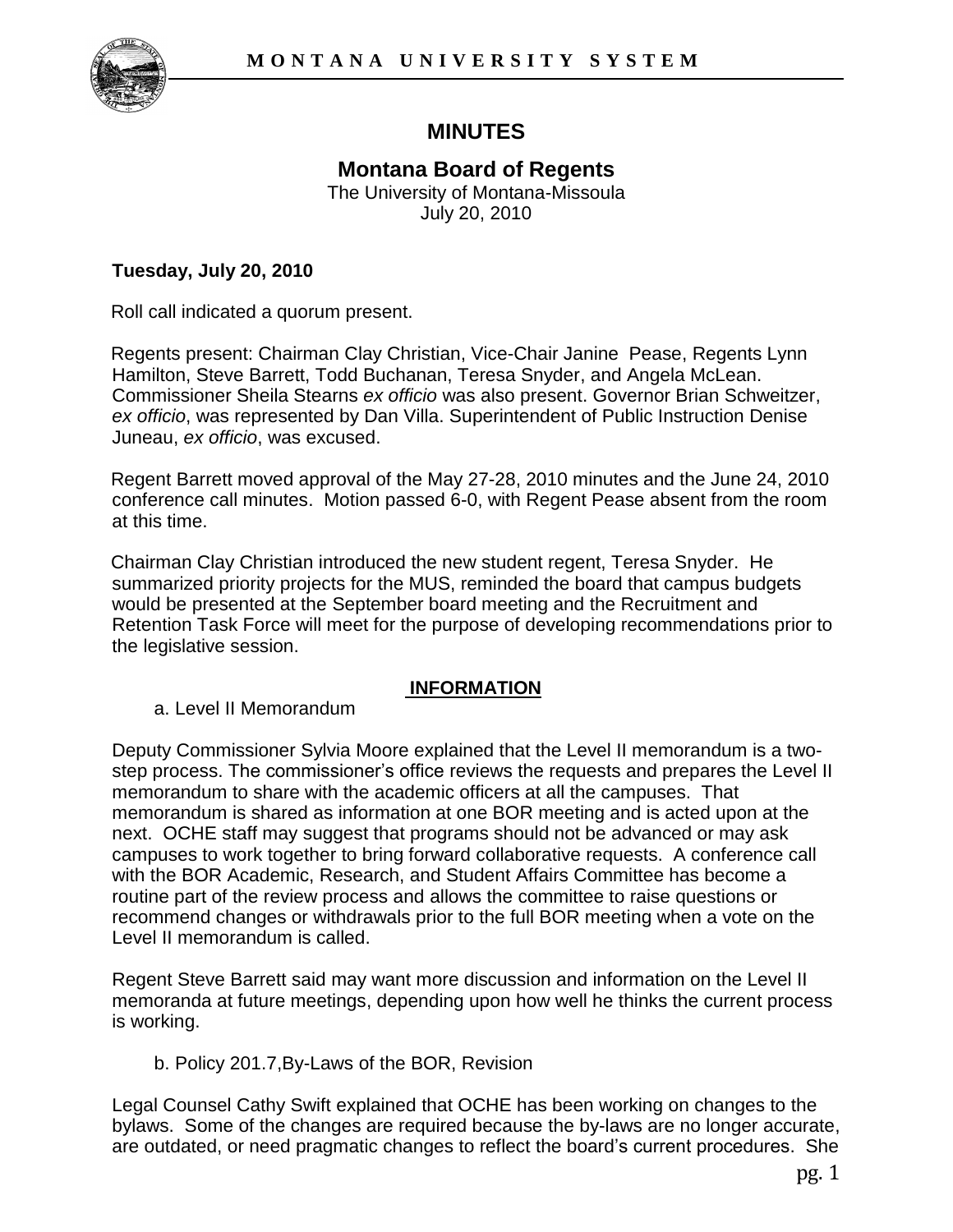

requested feedback from the board to enable this information item to be brought to the board for approval at the September meeting.

Regent Hamilton recommended including the "job description" for each committee in orientation material for new regents.

### c. Fall Statewide BOR Listening Tours - Update

Commissioner Stearns informed the board of communication efforts state-wide that will occur this fall in which the intent is to get feedback across Montana about making better use of the two-year colleges across the state and which is included in the College!Now agenda. Priority MUS initiatives will be included in the discussions. Commissioner Stearns and Superintendent of Public Instruction, Denise Juneau, will be speaking jointly to two K-12 teacher conferences on goals both systems are working collaboratively on.

Regent Janine Pease recommended communication with the Board of Public Education (BPE) and local school board members related to requirements and expectations for graduation and college preparation.

#### **ACTION**

a. Proposed Changes in Perkins IV State Plan; OCHE ITEM 148-101-R0710

Deputy Commissioner Mary Moe said the Perkins law requires any changes in the State Perkins Plan to come to the Board of Regents (BOR) for approval. She clarified that most of the changes are editorial changes that were oversights in the original state plan and changes in percentages in the amounts of the grants. Dr. Moe said the major focus of tech prep is the creation of pathways between high school and college and to expedite the progress in a pathway toward a degree. The recommended changes in the State Plan minimize the detail in the reporting. The changes will go through the public hearing process in fall 2010.

Regent Pease moved approval of item a. Motion approved 7-0.

b. Tuition and Fees for Gallatin College Programs; MSU-Bozeman ITEM 148-2004-R0710

Deputy Commissioner Mick Robinson explained the need to develop a tuition and fee schedule for these programs. He said the proposal submitted is the most appropriate proposal to move forward, given the guidelines MSU is required to work within.

President Waded Cruzado explained the name Gallatin College Programs, which is consistent with College!Now guidelines for regional hubs and which is important to meet the requirements for expansion. The name also parallels the naming of the Bitterroot Valley College Programs. She said guiding principles will be to maintain a predictable cost level for transition students; recognize the unique demographic profile of workforce development students as compared with traditional students; avoid mandating fees for ancillary services that non-traditional students often do not need or do not use; and to satisfy bond indenture requirements. President Cruzado told the board the fees include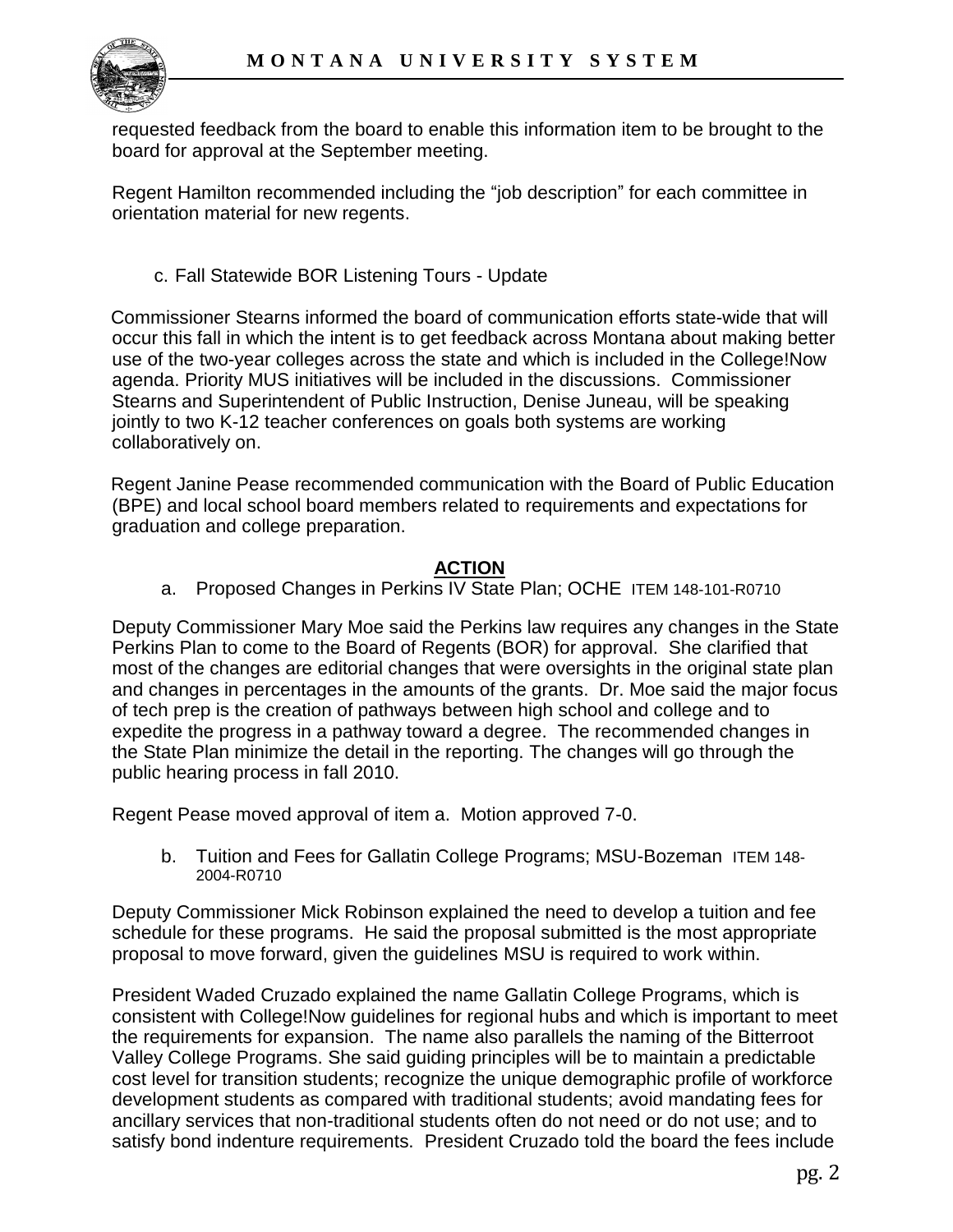

fees for activity-based services, health services, and fees related to the repayment of building-related debt.

Discussion followed regarding the following topics:

- Whether or not students pay a fee for developmental courses.
- Tutoring is free in the developmental courses.
- The development services referenced in the documentation is for a tutoring lab.
- Will developmental education be provided at both campuses?
- The 12 credit flat spot will be the same as other classes on both campuses.
- If there is a program fee, then there will not be a course fee.
- Concern that the courses may cost the students more than when MSU-Great Falls COT offered the courses.

Regent Barrett moved approval of item b. Motion approved 6-1, with Regent Hamilton voting no.

c. Modify Current Inventory of Fees Due to Increased Transportation Expense; MSU-Bozeman ITEM 148-2005-R0710

Chairman Christian explained this increase is a result of the cost for the campuses to replace the vans, and in some cases taking two vehicles instead of one.

d. Modify Current Inventory of Fees Due to Increased Transportation Expense; UM-Missoula and UM Western ITEM 148-1005-R0710

Regent Barrett moved approval of items c & d. Motion approved 7-0.

e. Policy Revision 501.1, MUS Honor Scholarships; OCHE ITEM 148-104-R0710

Ms. Swift explained that the revisions reflect two changes that streamline the application process and make it more administratively efficient. She said the Montana Guaranteed Student Loan Program (MGSLP) can predict the number of scholarship relinquishments and if they are given the authority to "over-offer" the scholarships, they can secure other top students who otherwise would not have been offered the scholarship in the first round. Also, while students used to apply through their local schools, they can now apply directly to MGSLP on-line.

Regent Buchanan moved approval of item e. Motion approved 7-0.

#### **CONSENT**

- a. Professor Emeritus of Horticulture: Gough; MSU-Bozeman Item 148-2002- R0710
- b. Professor Emeritus of Earth Science: Locke; MSU-Bozeman ITEM 148-2003- R0710
- c. Staff; MT Tech ITEM 148-1500-R0710
- d. Freight Elevators Replacement Proposal; UM-Missoula ITEM 148-1003-R0710
- e. Increase Project Authority to Replace Elevators; UM-Missoula ITEM 148-1004- R0710
- f. Increase Authority for HPER Renovation and Construction; MT Tech ITEM 148-1501-R0710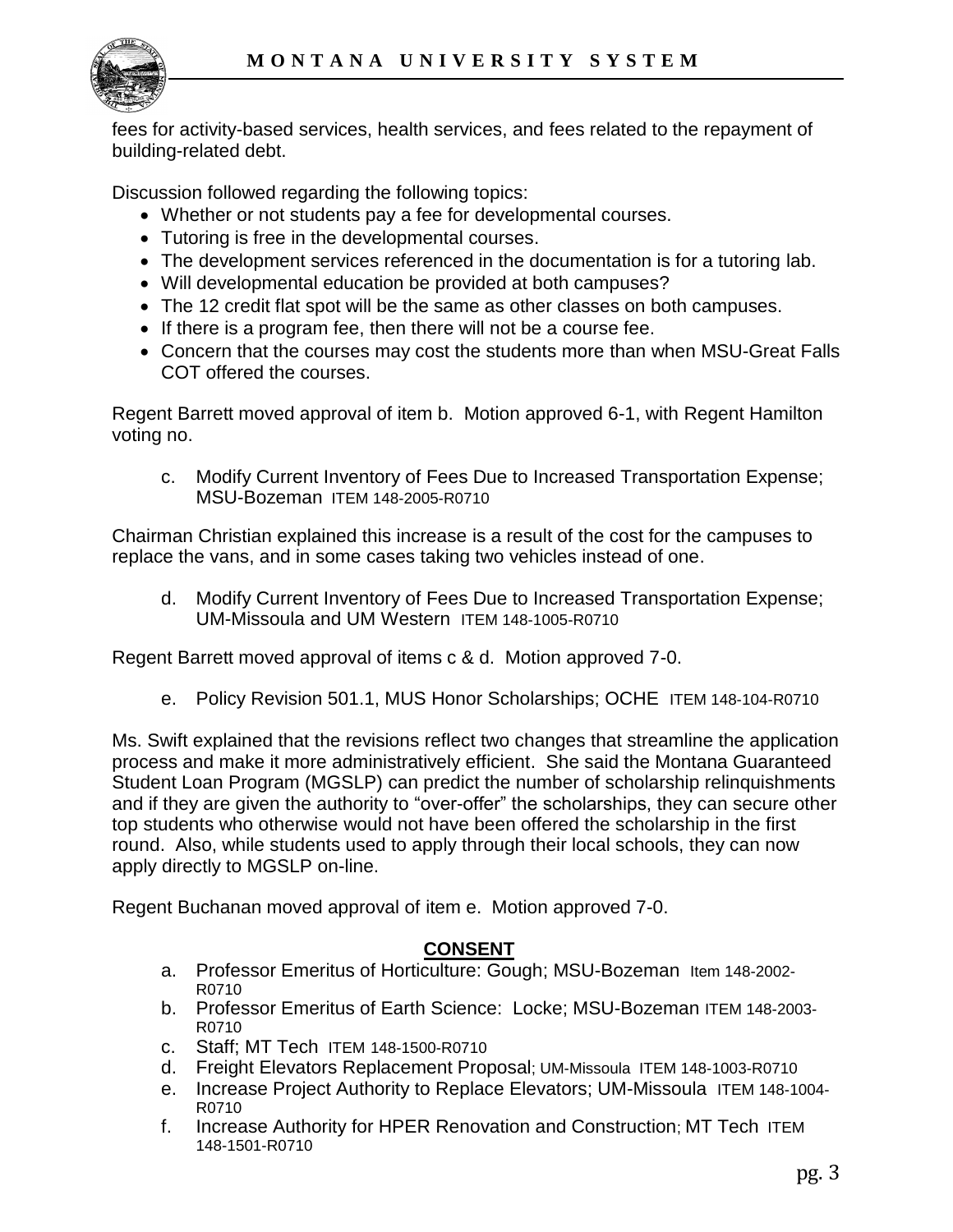

- g. Local Executive Boards; OCHE ITEM 148-103-R0710 Attachment #1
- h. Staff; OCHE ITEM 148-100-R0710

Regent Barrett moved approval of the consent agenda. Motion passed 7-0.

Community Colleges

- a. Update on Regent/Trustees Workshop on June 1
- b. Other Major Issues

Chairman Christian said community college tuition and fees have sometimes been questioned. At the June 1 meeting, the regents conveyed to the community colleges that the vote goes both ways to commitment for access and affordability. He said the regents and the trustees will continue to communicate to understand the roles of the community colleges and the Board of Regents.

Dr. Moe reminded the board that OCHE will begin reviewing BOR Policy 209.1, which is timely because accreditation standards address that the institutions understand the roles of governance.

Commissioner Stearns told the regents that she and Tom Gibson recently visited Miles City, Glendive and Sidney regarding a group of citizens that is working with Dawson Community College for the purpose of providing dual enrollment, higher education and workforce training. She said the Sidney citizens' workgroup is also interested in working together with MSU-Bozeman and MSU-Billings to meet the needs for graduate and continuing education. Commissioner Stearns has appointed a task force that will review what additional links should be made to meet needs in the Sidney area.

Regent Barrett referred to the discussion of fees for the Gallatin College Programs and said that until there is another funding mechanism for two-year campuses, the local mill levy is one that is simply unavailable. He added that the board will need to look at a statewide funding mechanism if they are considering expanding into other regions in the state. Regent Barrett said it is important to have a plan by the 2013 legislative session.

Regent Hamilton made the following recommendations: Consider bringing in an external consultant to look at the MUS fees matrix. Specifically she said we need to: look at funding and apply a student-focused tuition differential rather than a campusfocused tuition differential; address the K-12 funding equity issue and; address the issue of students who are paying vastly different rates for very similar services; as well as figure out a way to deliver associate and other degrees across the state in a manner that is economically efficient for students and the state.

Commissioner Stearns said her office and the regents will examine Regent Hamilton's recommendations and will focus on more need-based aid and the need to be more strategic about need-based aid.

President Dennison stated that there needs to be an incentive for K-12 to participate in dual enrollment. Nationally, all other states provide annual number belonging (ANB) FTE funding.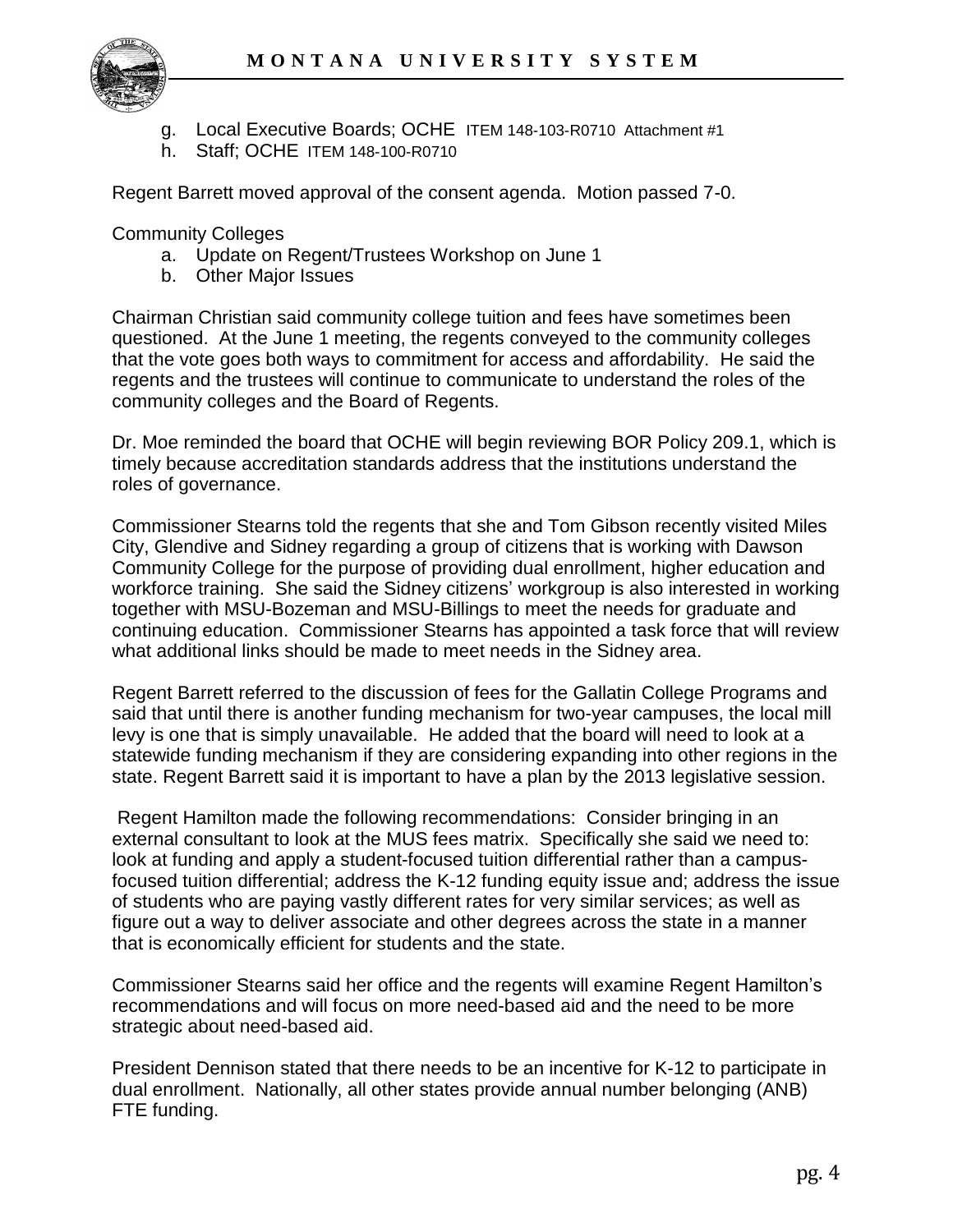

Commissioner Stearns told the board that many states believe dual enrollment is a winwin for both higher education and K-12. She emphasized the importance of making sure the courses offered are indeed at the higher education level. Dr. Stearns reminded the board that the main goal of College!Now is to create regional hubs to serve the communities across Montana and to get more commonality in how dual enrollment and distance education are delivered. She said when the regional hubs are identified in College!Now, students will know what their options are, regardless of how remote their location is. She emphasized that this will encourage quality, access, and affordability across Montana.

## **Employee Appeal**

Chairman Christian explained that the BOR appeal process allows for employees to appeal decisions. Today's decision is whether or not the board wants to hear the appeal at a future date or whether they want to uphold the decision of the commissioner and the campus. Chairman Christian requested a motion to hear the appeal; upon lack of a motion, he noted the board had determined to not hear the appeal and, therefore, the decision of the commissioner was upheld.

#### **OCHE Operational Review**

Commissioner Stearns distributed the OCHE work plan document for 2009-2010 which is aligned with the MUS Strategic Plan. She pointed out the student success goal and the transition of MGSLP to a financial aid center.

Deputy Commissioner Robinson distributed two Legislative Fiscal Division charts with the first chart showing the upcoming biennium fiscal challenges facing Montana. The calculated budget gap is estimated to be 10% overall, but does not include any pay plan estimate for the next biennium. He told the board that the present revenue estimate is less than the adjusted base computation. The Legislative Finance Committee has set a target of adjusted base, less 5% as the starting point for Appropriation Subcommittee deliberations.

Mr. Robinson explained the  $2^{nd}$  chart groups MUS appropriations into the various "budget building blocks" (adjusted base, present law adjustments and current services). The final budget level in this document, created by Pam Joehler, legislative fiscal analyst, is a full 13% below the total estimated general fund cost line.

Mr. Robinson recognized that the board will need to address the one-time-only funding for the current services. The board also needs to give guidance on how to proceed in the legislative process. He said the Education and Local Government Sub-committee will be meeting August 18 to discuss potential options for reducing expenditures. Since the governor's office may not be participating in the legislative budget process, Mr. Robinson asked for guidance from the board and cautioned the board that they need to be mindful to not create a double reduction, with the legislature recommending one way and the governor's office recommending another. He noted that there will be significant impact on personnel if there are budget reductions at the levels under discussion.

Dan Villa told the board that Legislative Services has the prerogative to develop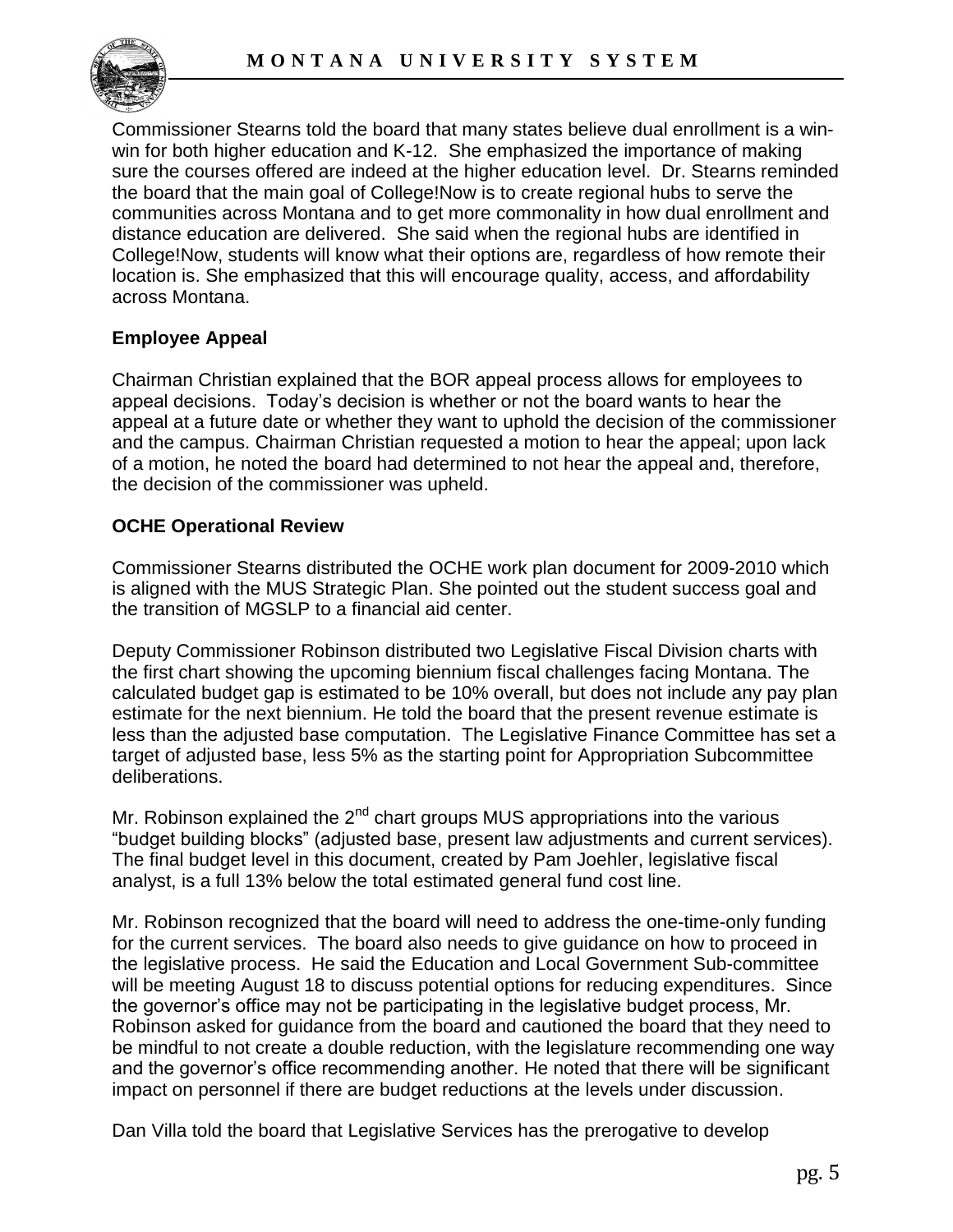

suggestions, but that the governor's office will proceed as they have in past years in the development of an executive budget.

Commissioner Stearns informed the board that negotiating on a federal level is still occurring with discussions of the possibility of the continuation of some form of federal stimulus funding.

Pam Joehler, Legislative Services, said Legislative Services chose to inform people of the exact funding level the legislature will be using as a base budget. She said agencies will be required to submit the 5% reduction plan to the legislature and stressed the importance of presenting reduction information that is meaningful. Ms. Joehler clarified that, although the MUS is not a state agency, they will still be required to submit a reduction plan. She added that Legislative Services will need to know what the Board of Regents plan is and if the board will be considering tuition increases to fill the funding gap.

Regent Hamilton commented that, in the past, if the MUS was funded below the base budget, then they would use the other revenue source of tuition and fees to balance the MUS base budget. She said the board varied from that process when the College Affordability Plan (CAP) agreement and tuition freeze was in place, but she recommended that the board move forward in consideration of using tuition and fees again to maintain the MUS base-level of funding. Regent Hamilton said the board will need to decide if they plan to work from a 5% budget reduction or if they plan to work from the MUS Strategic Plan.

Mr. Robinson said discussions on the role of tuition will need to occur as they go forward with the legislative session.

Commissioner Stearns asked if it is appropriate to say that the BOR will not discuss tuition until after the legislative session. The regents concurred.

Regent Hamilton told the board the tuition component had always been part of the pay plan discussion, but that resulted in a downward spiraling of state funding, and now that has evolved to people thinking of tuition as part of more than just the pay plan.

Regent Buchanan recommended having discussion on the tuition component and other possible revenue sources and stressed that he is reluctant to consider using tuition to back-fill. Chairman Christian concurred.

Regent Pease said Montana has crossed over the threshold to where students and parents are paying a higher percentage of the cost of education than the state is.

Regent Barrett added that there need to be some incentives to the campuses for the things they do well that support the Board's strategic goals.

Discussion followed on the following points:

 Cost savings from removal of academic programs are minimal, and that the largest costs in the system are salaried and wages, employee benefits health insurance and retirement contributions.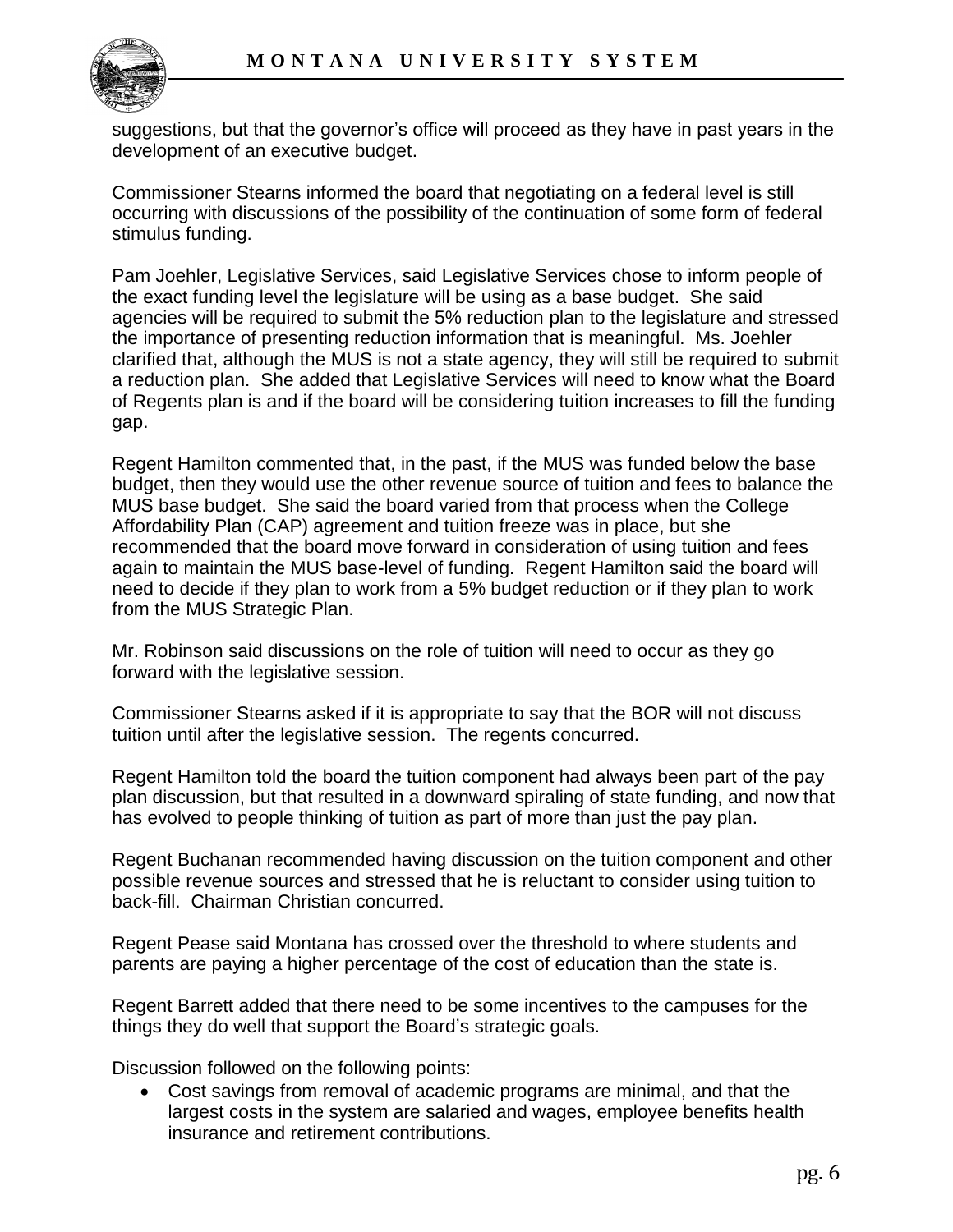

- The importance of a state-wide campaign on the value and quality of education and the vast array of what the MUS is doing.
- The importance of financial aid as a priority in the MUS.

Deputy Commissioner Moore said her efforts for the next year will continue to focus on quality. Her office will help campuses focus on alignment of resources with their Strategic Plans, including determining what they do best and what they can stop doing. She also will work with the campuses to help them prepare for the new accreditation review processes. Dr. Moore said the campuses are adapting to the new direct loan conversions and will be working with the MGSLP as that office continues its transition to serve as a financial aid center.

Dr. Moore reminded the board of the importance of continuing to engage faculty. She again stressed the importance of graduate programs and recommended that the board and the MUS continue to promote our research record because of all the benefits it provides to the state.

Deputy Commissioner Mary Moe spoke on the transfer initiative and common course numbering and the goal is to complete all the disciplines by the fall of 2011.

Dr. Moe said the dual enrollment guidelines are nearly complete and those will be brought to the September BOR meeting for approval. She explained the importance of using the two-year colleges as the delivery system because they are located all across the state, doing so is part of the regional responsiveness in the two-year mission, it breaks through the stereotype that two-year campuses don't provide the full transfer mission, and the tuition differential makes it more affordable. Dr. Moe said she is now working on the definition of a region, which is not necessarily bound by geography. She said the goal is that in July 2011, the full community college mission will be at all of the two-year campuses in the MUS and they will all serve as the regional hubs. The colleges of technology will also be renamed to reflect the expanded mission.

Dr. Moe explained some concerns of concurrent enrollment programs, one of which is that in some cases, not all students enrolled in these programs were taking those courses for college credit. She stressed the importance of not allowing students to enroll in these courses for the sole purpose of filling up the class size. She stated that she is working on creating a set of guidelines to address this concern. She will then follow up with the creation of a committee of some finance officers to look at the funding model, to address concerns of students who may not take a class because of an inability to cover the cost. Dr. Moe said this vehicle will make higher education more affordable and accessible. She clarified that the community and college programs within MSU-Northern and UM-Western will be two-year regional hubs.

Tyler Trevor, Associate Commissioner for Planning, Technology, and Communication, told the board that any campaign on the value of higher education needs to include the students. He added that final recommendations from the Regents' Workgroup will be brought to the September BOR meeting.

Kevin McRae, Director of Labor Relations and Personnel, reminded the board that 50% of the employees in the MUS need to be recruited for nationally and internationally,